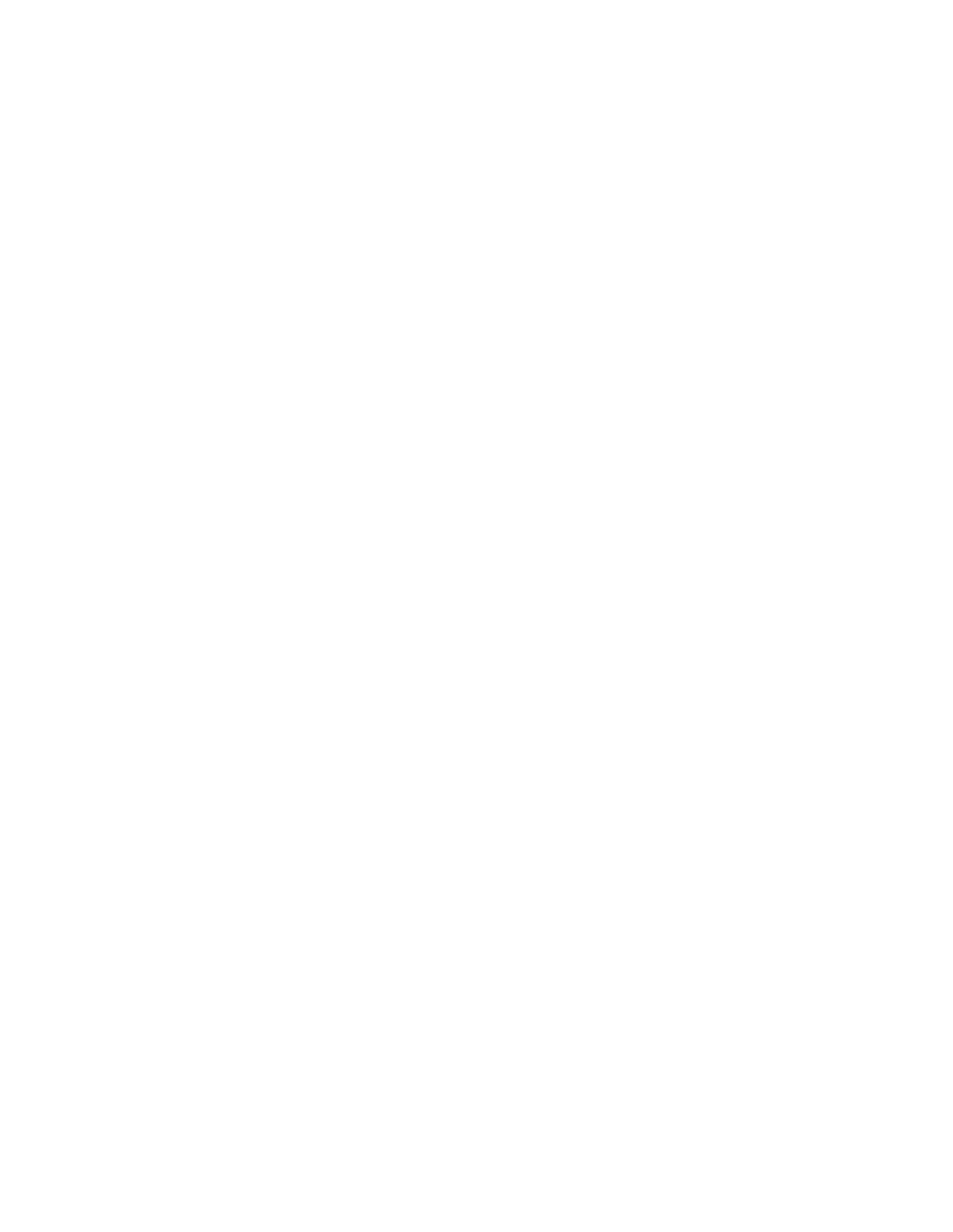## **The EU Directive on VDU-Work: a European State-ofthe-Art Overview over the situation in The Netherlands**

"The EU Directive on the Minimum Health and Safety Requirements for Work with Display Screen Equipment in Practice - a European Overview"

#### **Editors:**

| Rauterberg, M. | IPO, Center for User-System Interaction, TU Eindhoven, The<br><b>Netherlands</b> |
|----------------|----------------------------------------------------------------------------------|
| Krueger, H.    | IHA, Institute for Hygiene and Applied Physiology, ETH Zurich,<br>Switzerland    |

In Co-operation with:

| International Occupational Ergonomics and Safety Assoc. |
|---------------------------------------------------------|
| SANUS Project at University of Stuttgart (Germany)      |
| SIG CHI of Gesellschaft für Informatik (GI)             |
| SIG CHI of Schweizer Informatiker Gesellschaft (SI)     |
| Swiss Federal Institute of Technology (ETH)             |

Eindhoven: The Netherlands

Copyright © 2000 by Eindhoven University of Technology, The Netherlands

All rights reserved. No part of this publication may be reproduced, stored in a retrieval system, or transmitted, in any form or by means, electronic, mechanical, photocopying, recording, or otherwise, without the prior written permission of the publisher.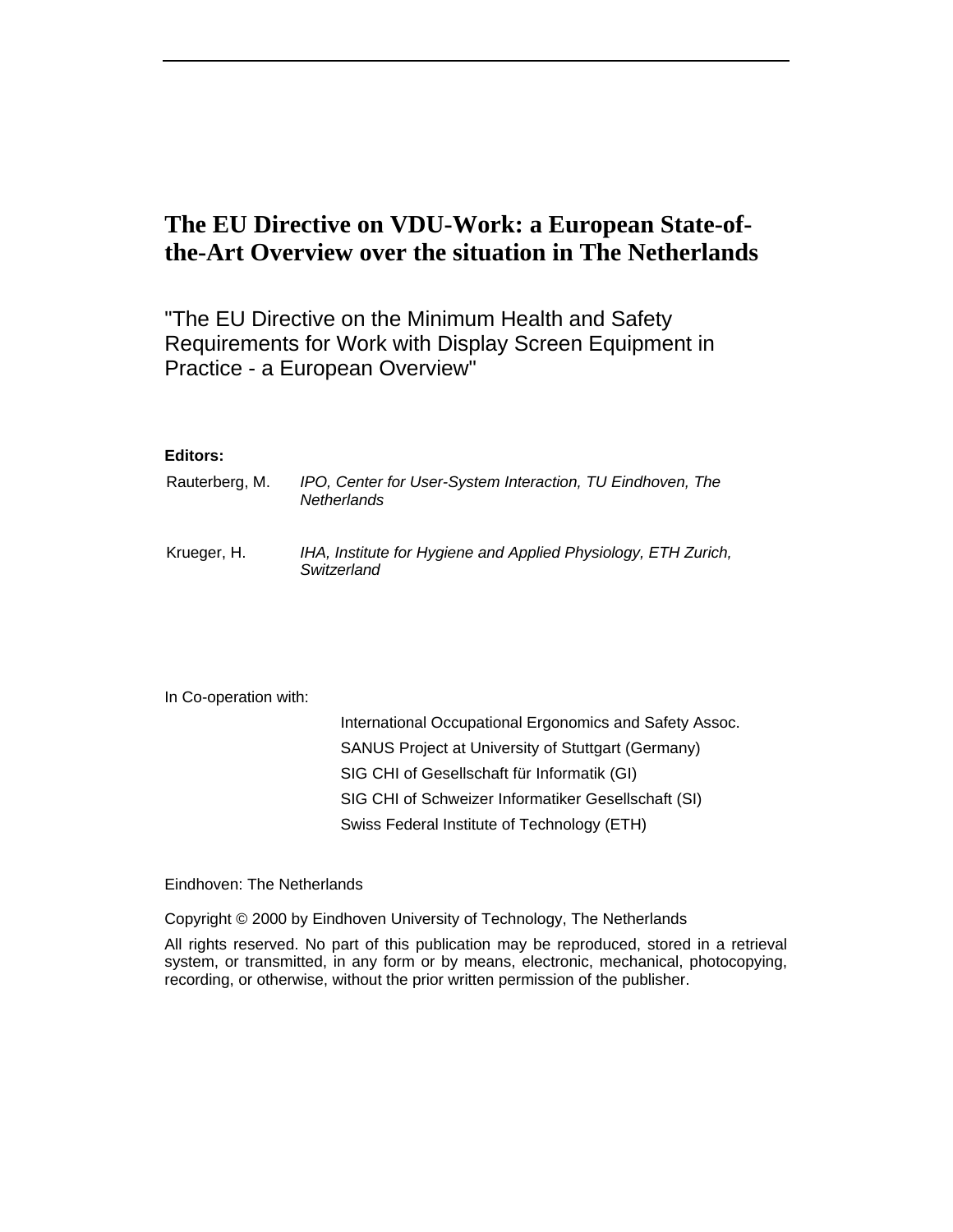# **Content**

| <b>FOREWORD</b>                                                                      |          |
|--------------------------------------------------------------------------------------|----------|
|                                                                                      |          |
|                                                                                      |          |
| THE NETHERLANDS: IMPLEMENTATION OF THE EU DIRECTIVE                                  | 5        |
| <b>INTRODUCTION</b><br>$\mathbf{1}$                                                  | 5        |
| $\overline{2}$<br>THE VDU-WORK ORDER                                                 | 5        |
| <b>INFORMATION-SHEET 'WORK WITH VDU'S' (P-184)</b><br>3                              | 6        |
| <b>CONCLUSIONS</b><br>4                                                              | 7        |
| <b>REFERENCE</b>                                                                     | 8        |
|                                                                                      |          |
| <b>APPENDIX</b>                                                                      | 9        |
|                                                                                      |          |
|                                                                                      |          |
| <b>ENGLISH VERSION OF THE EU DIRECTIVE 90/270/EEC</b>                                | 11       |
| <b>SECTION I: GENERAL PROVISIONS</b>                                                 | 12       |
| <b>ARTICLE 1</b>                                                                     | 12       |
| <b>ARTICLE 2</b>                                                                     | 12       |
| <b>SECTION II: EMPLOYERS OBLIGATIONS</b>                                             |          |
| <b>ARTICLE 3</b>                                                                     | 13       |
| <b>ARTICLE 4</b>                                                                     | 13       |
| <b>ARTICLE 5</b>                                                                     | 13       |
| <b>ARTICLE 6</b>                                                                     | 13       |
| <b>ARTICLE 7</b>                                                                     | 13       |
| <b>ARTICLE 8</b>                                                                     | 14       |
| <b>ARTICLE 9</b>                                                                     | 14<br>14 |
| <b>SECTION III: MISCELLANEOUS PROVISIONS</b>                                         |          |
| <b>ARTICLE 10</b>                                                                    | 14       |
| <b>ARTICLE 11</b>                                                                    | 14       |
| <b>ARTICLE 12</b>                                                                    | 15       |
| <b>ANNEX</b>                                                                         | 15       |
|                                                                                      | 15       |
|                                                                                      | 16<br>16 |
| 1. EQUIPMENT                                                                         |          |
|                                                                                      | 16<br>17 |
| MINIMUM REQUIREMENTS<br>PRELIMINARY REMARK<br>2. ENVIRONMENT<br>3. OPERATOR/COMPUTER |          |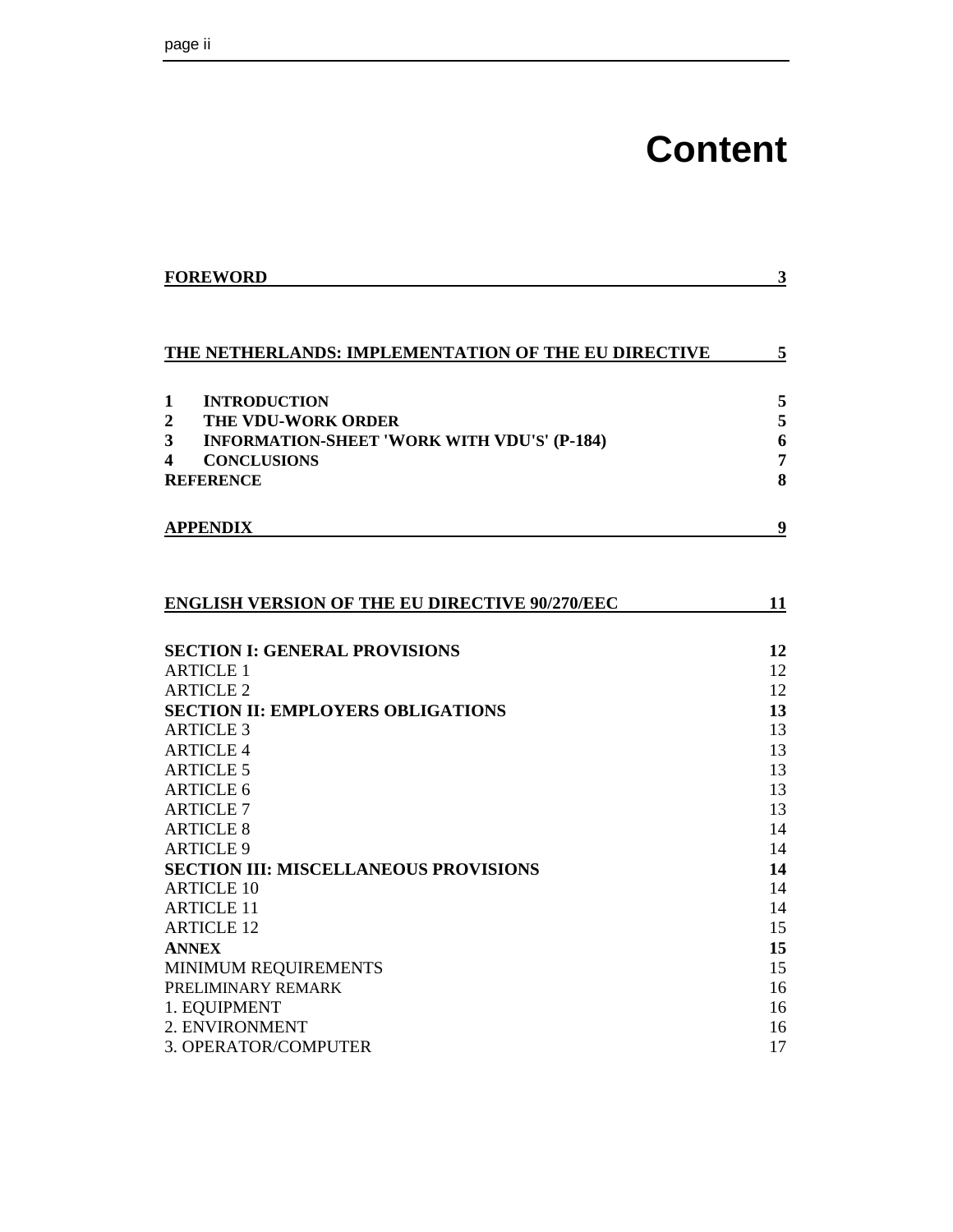# **Foreword**

The EU Directive 90/270/EEC on the minimum health and safety requirements for work with display screen equipment gives general guidelines on responsibilities and identifies areas for legislation. It does not provide measurable ergonomic standards. These values are being identified in standards such as ISO 9241 and EN 29241.

The International Standards Organisation (ISO) has announced a set of standards called ISO 9241 which provide specific values on which legislation may be based. It also provides system manufacturers, employers and employees with a scientific basis for planning ergonomic working environments. The standard currently comprises 17 parts: Part 1 General Introduction, Part 2 Task design (the way jobs are designed for people working with display equipment), Parts 3-9 Hardware and physical environment, Parts 10- 17 Software and usability.

The European Committee for Standardisation (CEN) has decided to issue its own standard, EN 29241, which will be virtually identical to ISO 9241. In this context EN standards are particularly relevant because CEN member countries, which include both EEC and EFTA, have jointly decided that EN standards will replace national standards (e.g. BS 7179) as soon as they are published. ISO-standards are not always introduced as national standards.

Of course, the Directive outlines minimum standards. Many countries will have existing legislation that already meets or exceeds the proposals.

Each member country will review the Directive and having interpreted it to suit local conditions, they will create new legislation. The new ergonomic laws should be in place as soon as possible. Local legislation will refer to local standards bodies' interpretation of ISO 9241 and EN 29241.

The principles behind ergonomic legislation are simple and founded in common sense. However, far reaching implications for manufacturers and employers ensure that their implementation is complex.

The aims of this book are threefold:

- (1) to present the actual state of the national legislation from a theoretical, political and a practical point of view,
- (2) to discuss the range of possible evaluation criteria,
- (3) to give a state of the art overview of the methods and tools in practice.

The Dutch author will give an overview of the national activities and forthcomings of the legislation process.

We hope that this report will help to harmonize the implementation and practice of the EU Directive 90/270/EEC in Europe.

> *Matthias Rauterberg Helmut Krueger*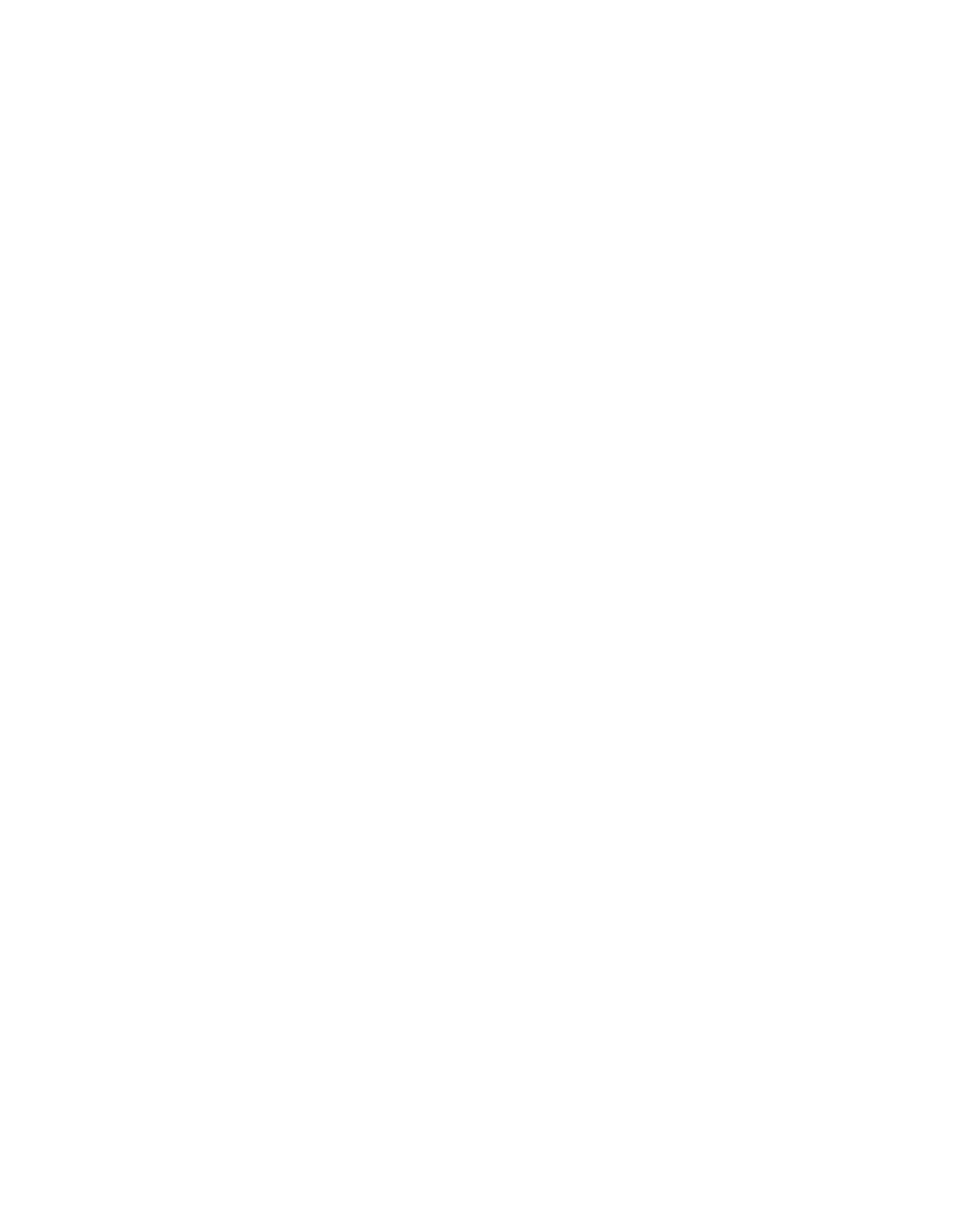# **The Netherlands: Implementation of the EU Directive**

**Rob H. Hagen**

Ministry of Social Affairs Postbus 90801, 2509 LV Den Haag, The Netherlands e-mail: robhagen@tref.nl

# **1 Introduction**

Just like in any other memberstate of the European Community, the EC-directive 90/270/ EEC on the minimum safety and health requirements for work with display screen equipment, needed to be implemented in the legislation of the Netherlands. On December 30, 1992, - one day before the final date for implementation - this has been achieved with enforcement of a special decree for VDU-work (Besluit Beeldschermwerk), based on the Working Environment Act (Arbeidsomstandighedenwet). The 'VDU-work Order' is founded on most of the articles of the EC-directive. Some smaller alterations have been made because of the general wording in the EC-text. To avoid opinion and interpretation differences, the Dutch Labour Inspectorate published an information sheet (P 184). In this guidebook all articles of the 'VDU-work Order' are clarified and, if possible, attached to a national or international standard (EN or NEN).

# **2 The VDU-Work Order**

The definition of worker in the EC-directive is: 'any worker (…) who habitually uses display screen equipment as a significant part of his normal work'. In the 'VDU-work Order' of the Netherlands this definition is: 'a worker who in course of this work usually uses display screen equipment for at least two hours per calender day.' The word 'habitually' is applicable where VDU-work consists of an major component of the employee's function. This definition has been introduced to exclude negligible display screen work. Taken into account the evidence from ergonomic research that indications of injury may significantly arise at sustained VDU-work, a criteria of two hours per calendar day has been adapted. Accordingly, the VDU-Work Order becomes relevant for 1,8 million employees (43% of the total number).

Article 7 of the EC directive contains the requirements on work organisation. The article is relevant because of its impact on the number of hours that people work with Visual Display Units. It states that the employer needs to plan the employee's activities in such a way that daily work on a display screen is intermitted by breaks or changes of activity, reducing the workload. In the 'VDU-work Order' this article is transformed into: 'The employer should plan the employee's activities in such a way that any work at a display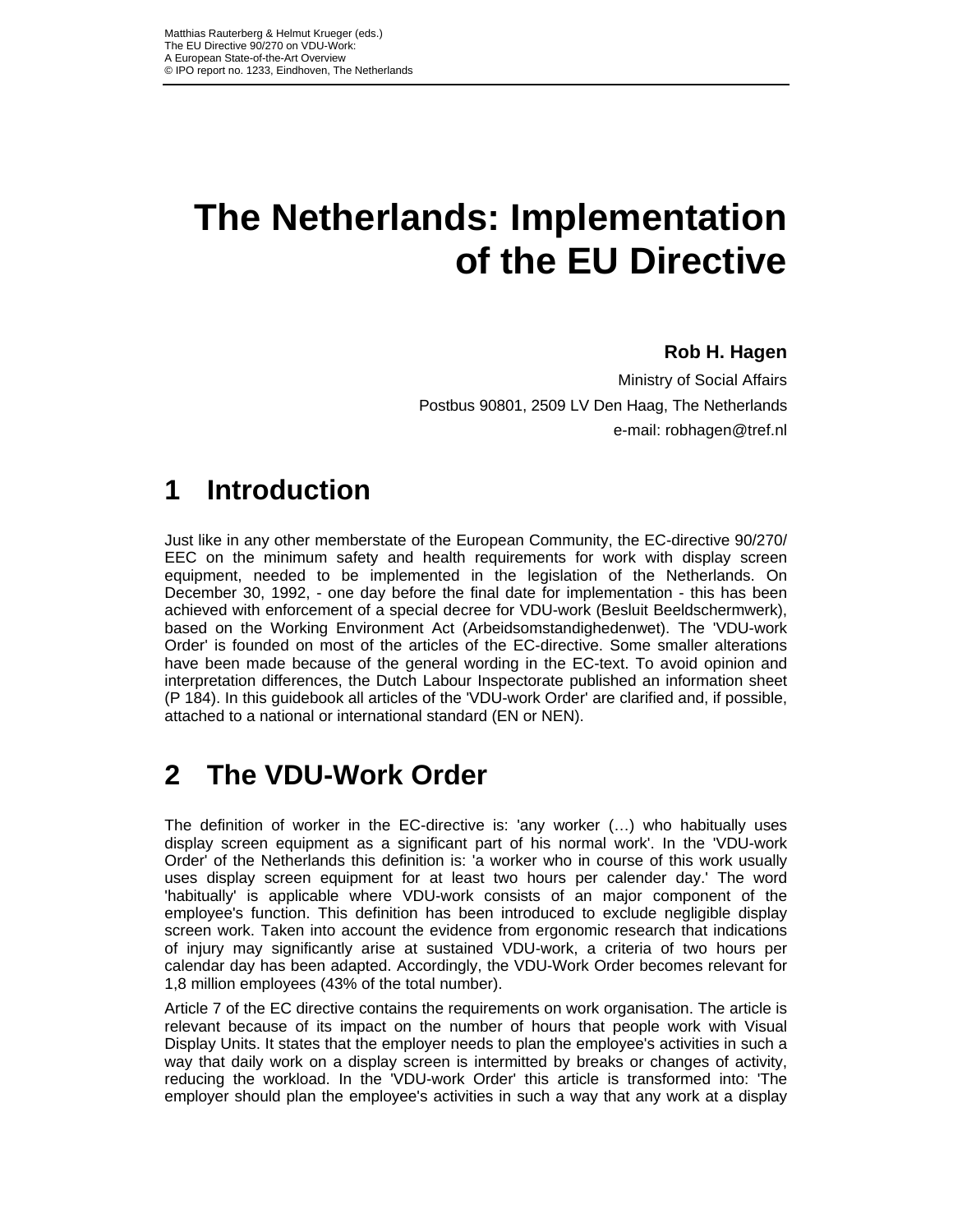screen for two successive hours or more, will always be alternated by seperate tasks or a rest period, reducing the workload'.

The explanatory notes to this article stress the necessity to prevent people from working with VDU's during the entire working time. Interruptions in working with display screen equipment over the working day are essential, at least after every two successive hours. Seperate work patterns are preferable during these interruptions. Alternation with work of a different kind, requiring different physical and mental effort, is an appropriate way to relieve the stress due to display screen work. If no other kind of work is available, display screen work must alternate with regular breaks. The duration of the other tasks to be performed or the length of the breaks must be sufficient to reduce stress from VDU-work. The need to relieve the stress of display screen work by alternation with seperate working tasks is indicated by evidence from literature that five or six hours of VDU-work is ergonomically inappropriate for a working day of eight hours. This in no way detracts from the requirement that employees should not spend more than two successive hours working without interruption at a display screen. If display screen work alternates with breaks, the breaks should preferably last at least ten minutes.

# **3 Information-Sheet 'Work with VDU's' (P-184)**

The information-sheet 'Work with VDU's' of the Labour Inspectorate was published in 1993. In this year almost 11.500 copies of this guidebook were sold. Early 1994 an inquiry has been conducted to evaluate the effects of the VDU-Work Order and the publication of the guidebook. The guidebook P 184 provides useful information about requirements in the annex of the EC-directive. In the subsequent cases it was possible to attach the general wording of the annex-rules to a standard: LET OP: Opmaak! Requirements for the

VDU: NEN ISO 9241/EN 29241 part 3 …" "…"

chair: NEN (Dutch Standard) 1812 …" "…"

table: NEN 2449 …" "…"

lighting situation: NEN 3087 …" "…"

soft-ware: ISO 9241 part 10-19

The guidebook also gives information on health problems related to work with VDU's. Furthermore, many requirements and recommendations are presented - based on legislation of the EC-directive - to avoid health problems due to VDU-work. The guidebook also contains a checklist, that may support the employee to examine one's own workstation according to the requirements and recommendations in P-184.

An inquiry has been conducted in order to evaluate policy outcome. Effects of the widespread publication P-184 on the actual working conditions are discussed. Important questions are:

- Who are the purchasers of P-184?
- Does the content of P-184 meet the expectations of the purchasers?
- Does P-184 have a positive effect on working conditions with Visual Display Units?
- Have VDU-workstations been adapted to the requirements of the Dutch government?
- How does working conditions policy compare with complaints of employees?
- Will these complaints give rise to an overall improvement of workstations?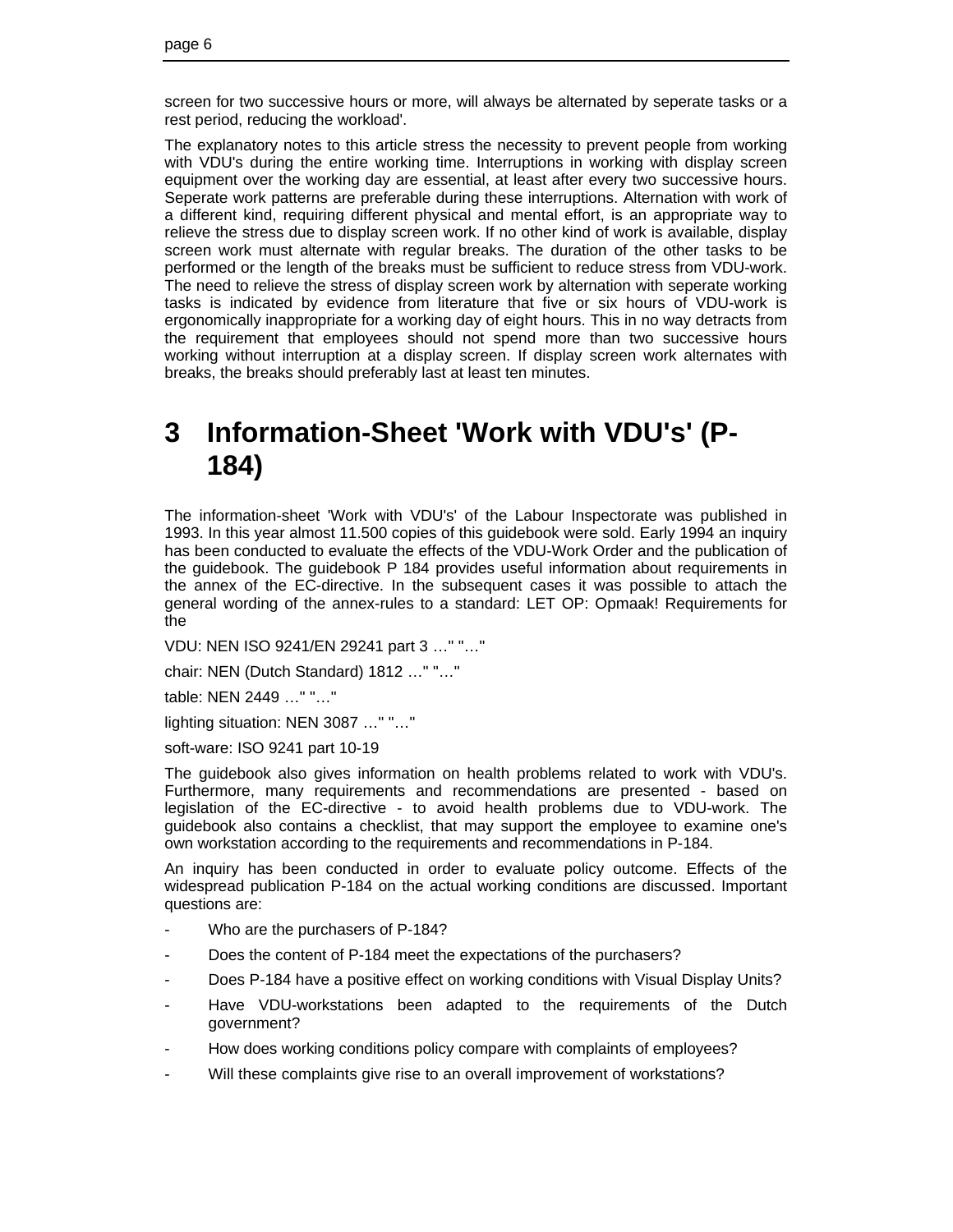A questionnaire has been sent to a random sample of 469 purchasers of the guidebook. The response rate turned out to be 43.5 percent. Fairly representative data have been obtained for the total group of buyers, although relatively few reactions were obtained from the category banking, insurance business and commercial services.

# **4 Conclusions**

In the Netherlands the implementation of the EC-directive has been implemented with exact definitions of working time and breaks and also with references to standards for the ergonomic aspects of the VDU-work. Generally speaking, the guidebook meets to a large extend the expectations of its purchasers. They appreciate the way the information is presented. Yellow borders in the left margin of the text, demonstrate the difference between requirements and recommendations. The difficulty level of the guidebook corresponds to the average education level of the readers, which is rather high. The checklist is also of significant value. About one third of the readers uses the checklist to examine the overall quality of VDU-work in the organization. According to the buyers the main deficiencies of the guidebook are the bad binding, the glaze of the paper, the lack of a summary and clear directions for improving the working conditions.

Many Dutch VDU-employees receive information on the VDU-work Order via the guidebook, published by the Labour Inspectorate. However, only a small number of guidebooks have been sold to small companies (1-9 employees), compared to medium sized companies (10-99 employees) and large industrial corporations (100 employees or more). The small organisations might be reached through the overall line organisations. A special manual could be made for this target section, which includes a summary of the requirements and recommendations next to a checklist and clear instructions about how to improve working conditions.

The buyers of P-184 are very actively engaged in the quality of work with VDU's. The 'VDU-work Order' gives, as the complaints of the employees do, a big impulse towards improvement of the working conditions of VDU-employees. The guidebook has demonstrated its value for remedial purposes. To remedy the complaints of employees by improving the working conditions is seen as more important than solely adjusting the working conditions to the requirements of the Order. Next to the major concern for furniture, screen, possibilities for interruptions, lighting and guidance, the environmental factors climate, workspace and noises become more important. Improvements that are harder and more expensive to accomplish are easily postponed. About one-third of the users of P-184 give low priority to the improvement of the working conditions. Extensive formal procedures and lack of financial support are the major hindrances for improving the quality of VDU-work.

Ninety percent of the buyers of the guidebook bear in some way responsibility for the working conditions of their colleagues. Generally speaking, they find it hard to estimate the effects of ameliorations. A extensive survey on VDU-work before and after improvements are realized, may demonstrate whether improvements serve the goal to reduce the number of health problems among VDU-employees. These evaluations need to focus on specific shortcomings of VDU-working conditions and complaints of employees. This way the success of pursuing the goal of optimum working conditions may become clear to the users of P-184.

So far the Dutch Labour Inspectorate has spent little attention to the subject of work with VDU's. This is probably a consequence of the fact that all VDU-workstations have to be adapted to the requirements of the Order only by January 1 ,1995. In view of the fact that there are 1.8 million VDU-workers in the Netherlands, and the direct relationship between VDU-work characteristics and health problems, the Labour Inspectorate could spend some more time on this subject. During the inspections the features of VDU-work that are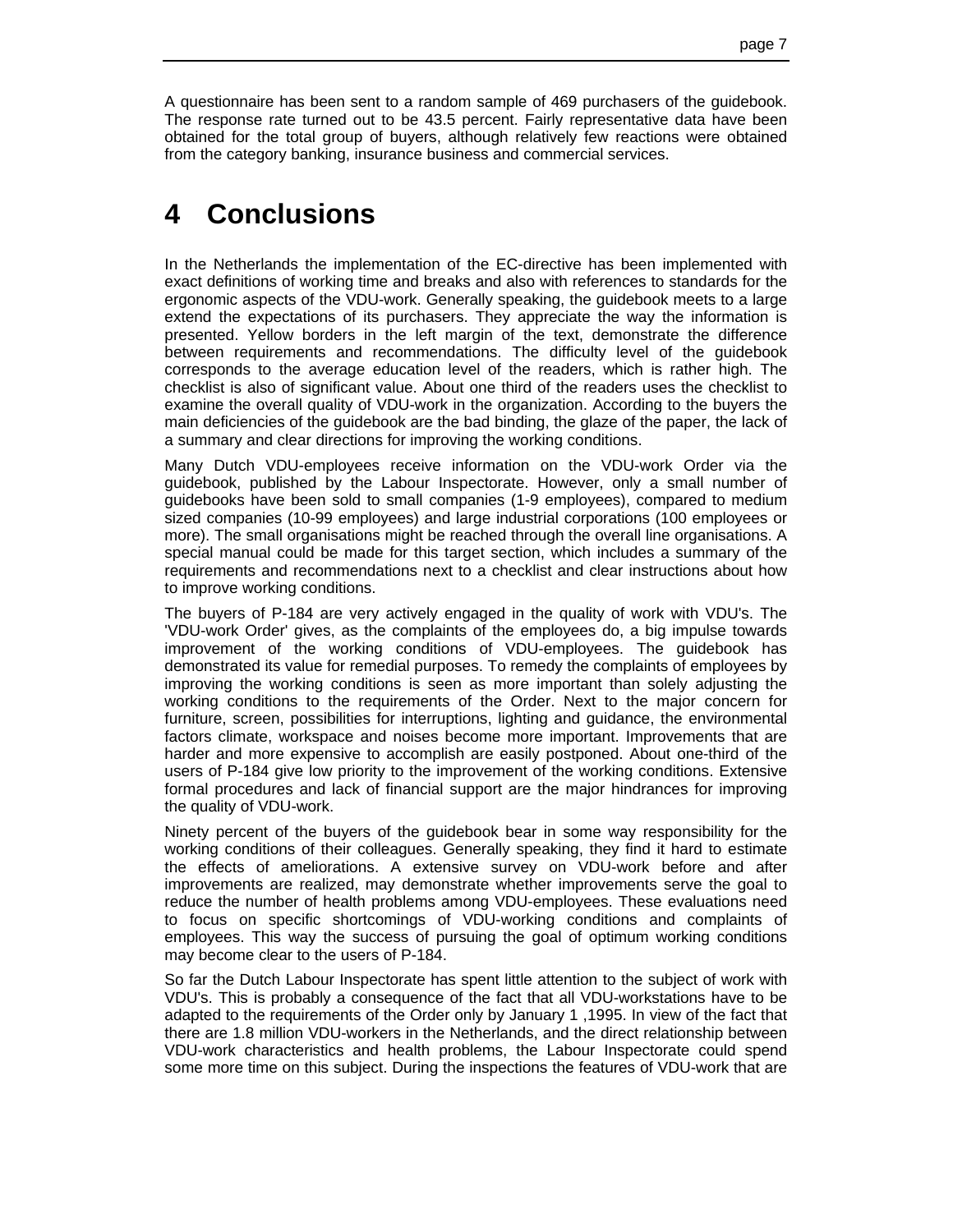hard to improve need to get special attention, because improvements on these features are often delayed.

The guidebook has demonstrated its value for remedial purposes. Nowadays people tend to adapt their work environment to legislation requirements. On the other hand, care for good work conditions in an early stage - the design of offices - may be more beneficial compared with this remedy-approach. Besides, improvement in an early stage is less expensive and easier to accomplish. For that reason prevention of physical and mental health problems need special emphasis in any work environment policy.

The improvement of the working conditions may also result in positive side-effects. The attention for the improvement of working conditions may have a positive effect upon the reduction of sick-leave. Furthermore, it may prevent the loss of skilled and experienced employees who become unfit for the VDU-work. This means that there is a positive effect on the costs of labour and the productivity, by which the (maintenance of) employment will be stimulated in a durable way.

## **Reference**

Ministerie van Sociale Zaken en Werkgelegenheid, Werken met Beeldschermen (Work with Visual Display Units) P 184, Sdu Uitgeverij, Den Haag 1993.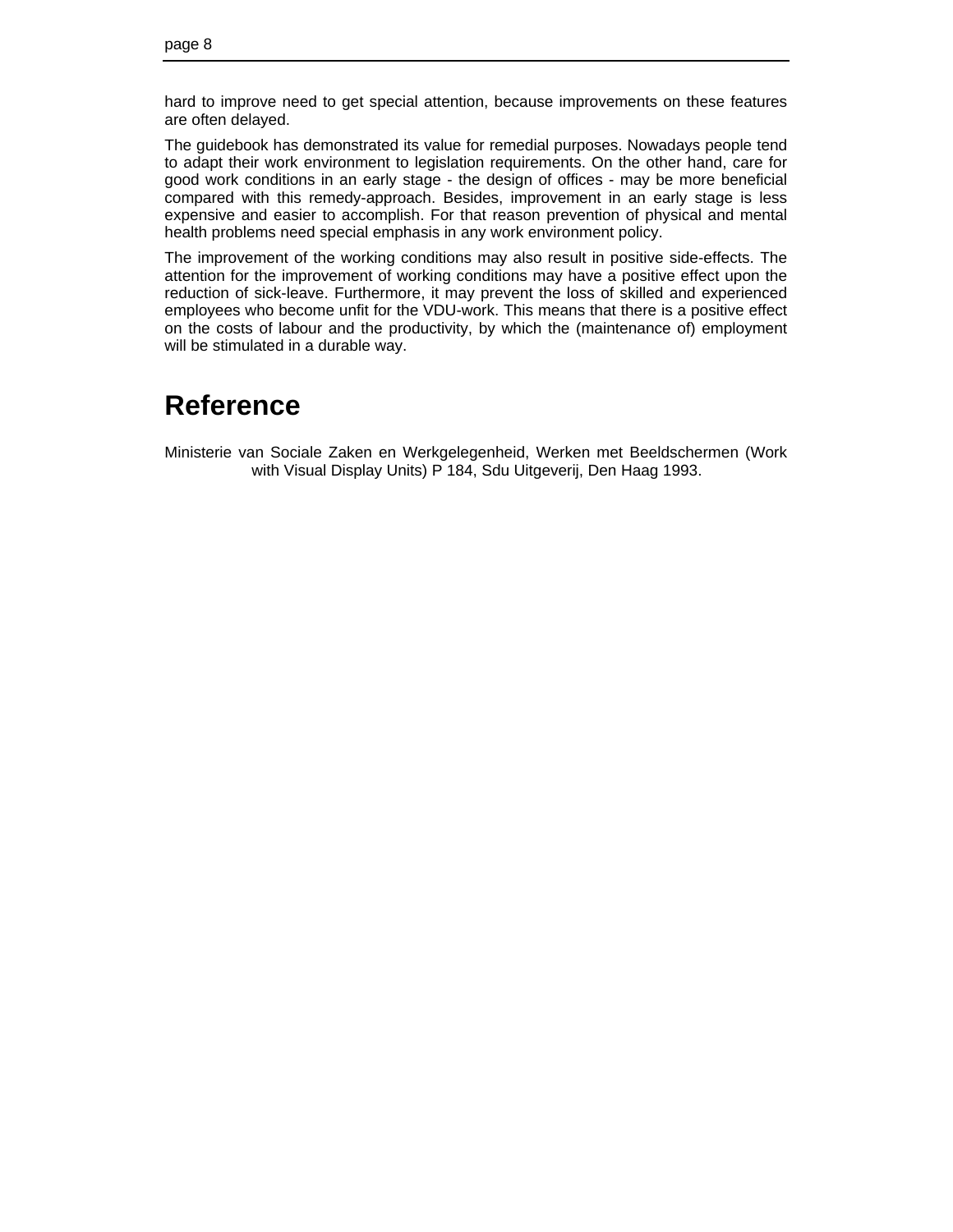# **Appendix**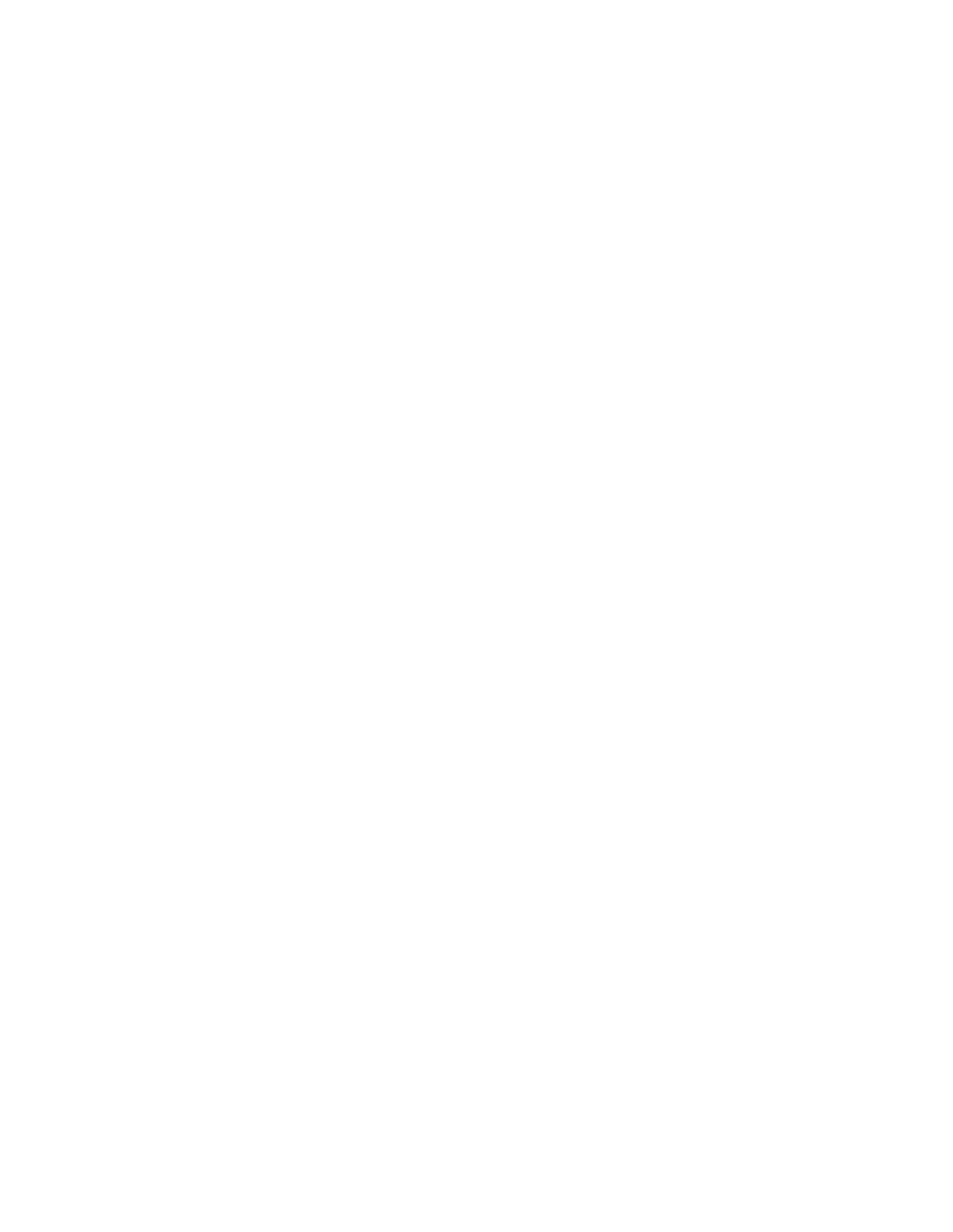# **English Version of the EU Directive 90/270/EEC**

**COUNCIL DIRECTIVE of 29 May 1990 on the minimum safety and health requirements for work with display screen equipment (fifth individual Directive within the meaning of Article 16 (1) of Directive 87/391/EEC).**

#### **(90/270/EEC)**

#### **THE COUNCIL OF THE EUROPEAN COMMUNITIES,**

Having regard to the Treaty establishing the European Economic Community, and in particular Article 118a thereof,

Having regard to the Commission proposal (1) drawn up after consultation with the Advisory Committee on Safety, Hygiene and Health Protection at Work,

In cooperation with the European Parliament(2)

Having regard to the opinion of the Economic and Social Committee(3)

Whereas Article 118a of the Treaty provides that the Council shall adopt, by means of Directives, minimum requirements designed to encourage improvements, especially in the working environment, to ensure a better level of protection of workers' safety and health;

Whereas, under the terms of that Article, those Directives shall avoid imposing administrative , financial and legal constraints, in a way which would h back the creation and development of small and medium-sized undertakings;

Whereas the communication from the Commission on its programme concerning safety, hygiene and health at work (4) provides for the adoption of measures in respect of new technologies; whereas the Council has taken note thereof in resolution of 21 December 1987 on safety, hygiene and health at work (5);

Whereas compliance with the minimum requirements for ensuring a better level of safety at workstations with display screens is essential for ensuring the safety and health of workers;

Whereas this Directive is an individual Directive within the meaning of Article 16 (1) of Council Directive 89/391/EEC of 12 June 1989 on the introduction of measures to encourage improvements in the safety and health of workers at work (6); whereas the provisions of the latter are therefore fully applicable to the use by workers of display screen equipment, without prejudice to more stringent and/or specific provisions contained in the present Directive;

Whereas employers are obliged to keep themselves informed of the latest advances in technology and scientific findings concerning workstation design so that they can make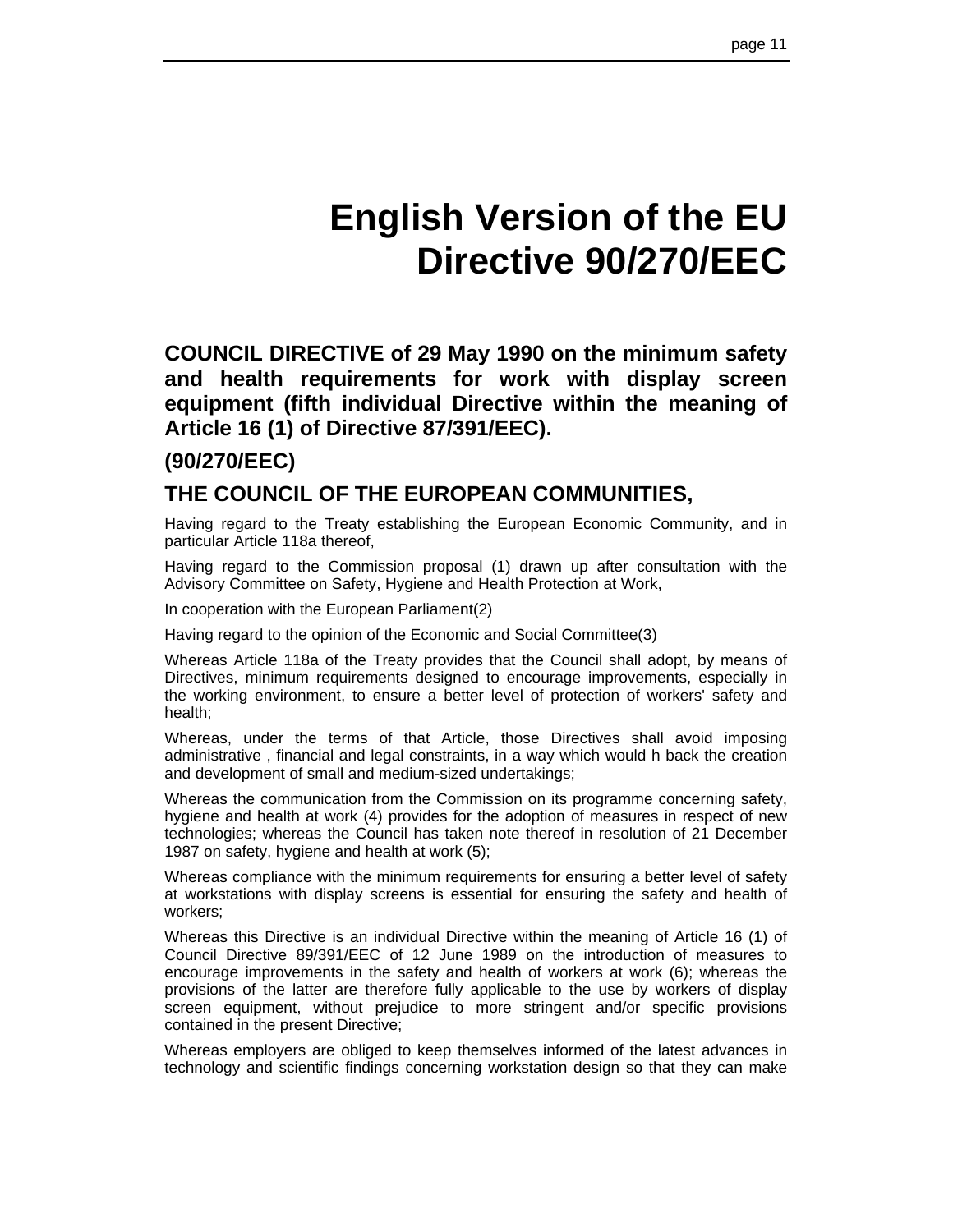any changes necessary so as to be able to guarantee a better level of protection of workers' safety and health;

Whereas the ergonomic aspects are of particular importance for a workstation with display screen equipment;

Whereas this Directive is a practical contribution towards creating the social dimension of the internal market;

Whereas, pursuant to Decision 74/325/EEC(7), the Advisory Committee on Safety, Hygiene and Health Protection at Work shall be consulted by the Commission on the drawing-up of proposals in this field,

#### **HAS ADOPTED THIS DIRECTIVE**

## **SECTION I: GENERAL PROVISIONS**

### **ARTICLE 1**

#### *SUBJECT*

- 1. This Directive, which is the fifth individual Directive within the meaning of Article 16 (1) of Directive 89/391/EEC, lays down minimum safety and health requirements for work with display screen equipment as defined in Article 2.
- 2. The provisions of Directive 89/391/EEC are fully applicable to the whole field referred to in paragraph 1, without prejudice to more stringent and/or specific provisions contained in the present Directive.

This directive shall not apply to:

- a) drivers' cabs or control cabs for vehicles or machinery;
- b) computer systems on board a means of transport;
- c) portable systems not in prolonged use at a workstation;
- e) calculators, cash registers and any equipment having a small data or measurement display required for direct use of the equipment;
- f) typewriters of traditional design, of the type known as 'typewriter with window'

### **ARTICLE 2**

#### *Definitions*

For the purpose of this Directive, the following terms shall have the following meanings;

- a) display screen equipment; an alphanumeric or graphic display screen, regardless of the display process employed;
- b) workstation; an assembly comprising display screen equipment, which may be provided with a keyboard or input device and/or software determining the operator/machine interface, optional accessories, peripherals including the diskette drive, telephone, modern, printer, document holder, work chair and work desk or work surface, and immediate work environment;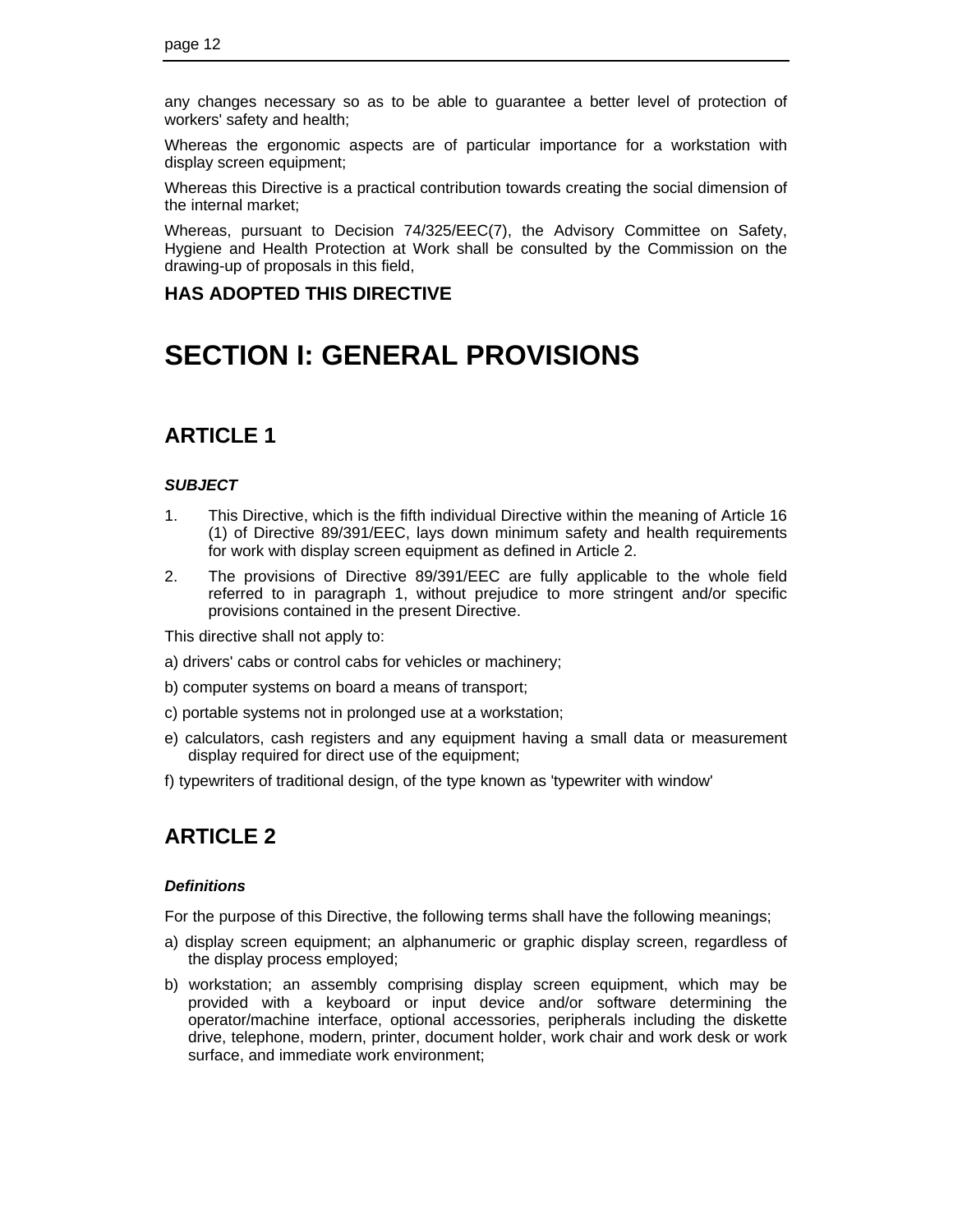c) worker; any worker as defined in Article 3 (a) of Directive 89/391/EEC who habitually uses display screen equipment as a significant part of his normal work.

## **SECTION II: EMPLOYERS OBLIGATIONS**

### **ARTICLE 3**

Analysis of workstations

- 1. Employers shall be obliged to perform an analysis of workstations in order to evaluate the safety and health conditions to which they give rise for their workers, particularly as regards possible risks to eyesight, physical problems and problems of mental stress.
- 2. Employers shall take appropriate measures to remedy the risks found, on the basis of the evaluation referred to in paragraph 1, taking account of the additional and/or combined effects of the risks so found.

#### **ARTICLE 4**

Workstations put into service for the first time

Employers must take the appropriate steps to ensure that workstations first put into service after 31 December 1992, meet the minimum requirements laid down in the Annex.

### **ARTICLE 5**

Workstations already put into service

Employers must take the appropriate steps to ensure that workstations already put into service on or before 31 December 1922 adapted to comply with the minimum requirements laid down in the Annex not later than four years after that date.

### **ARTICLE 6**

Information for,and training of, workers

1. Without prejudice to Article 10 of Directive 89/391/33C, workers shall receive information on all aspects of safety and health relating to their workstation s as are implemented under Articles 3, 7 and 9.

In all cases workers or their representatives shall be informed of any health and safety measure taken in compliance with this Directive.

2. Without prejudice to Article 12 of Directive 89/391/EEC, every worker shall also receive training in use of the workstation before commencing this type of work and whenever the organization of the workstation is substantially modified.

### **ARTICLE 7**

Daily work routine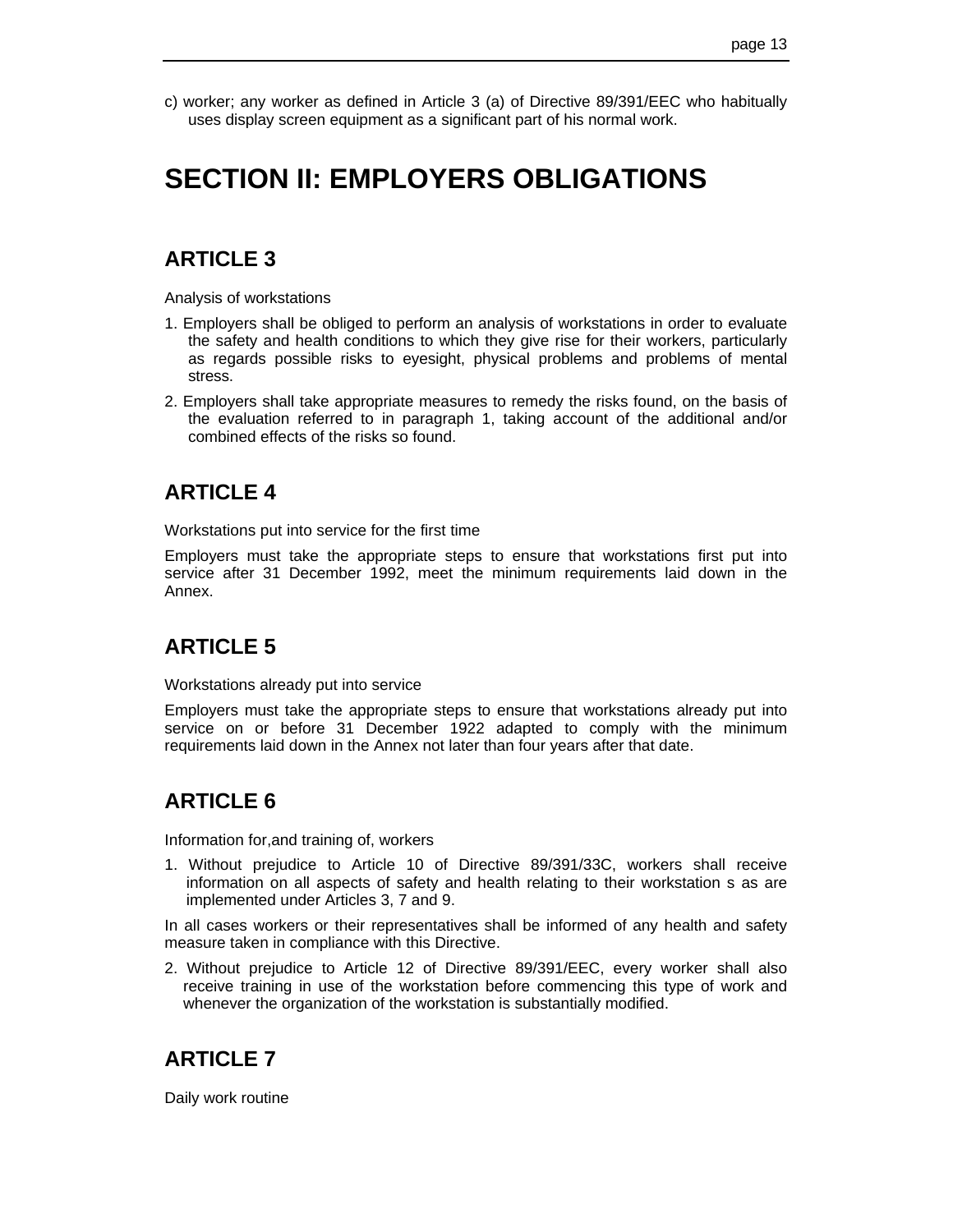The employer must plan the worker's activities in such a way that daily work on a display screen is periodically interrupted by breaks or changes of activity reducing the workload at the display screen.

### **ARTICLE 8**

Worker consultation and participation

Consultation and participation of workers and/or their representative shall take place in accordance with Article 11 of Directive 89/391/EEC on the matters covered by this Directive, including its Annex.

### **ARTICLE 9**

Protection of workers eyes and eyesight

- 1. Workers shall be entitled to an appropriate eye and eyesight test carried out by a person with the necessary capabilities:
- before commencing display screen work,
- at regular intervals thereafter, and
- if they experience visual difficulties which may be due to display screen work.
- 2. Workers shall be entitled to an ophthalmological examination if the result of the test referred to in paragraph 1 show that this is necessary.
- 3. If the results of the test referred to in paragraph 1 or of the examination referred to in paragraph 2 show that it is necessary and if normal corrective appliances cannot be used, workers must be provided with special corrective appliances appropriate for the work concerned.
- 4. Measures taken pursuant to this Article may in no circumstances involve workers in additional financial cost.
- 5. Protection of worker's eyes and eyesight may be provided as part of a national health system.

# **SECTION III: MISCELLANEOUS PROVISIONS**

### **ARTICLE 10**

Adaptations to the Annex

The strictly technical adaptations to the Annex to take account of technical progress, developments in international regulations and specifications and knowledge in the field of display screen equipment shall be adopted in accordance with the procedure laid down in Article 17 of Directive 89/391/EEC.

### **ARTICLE 11**

Final provisions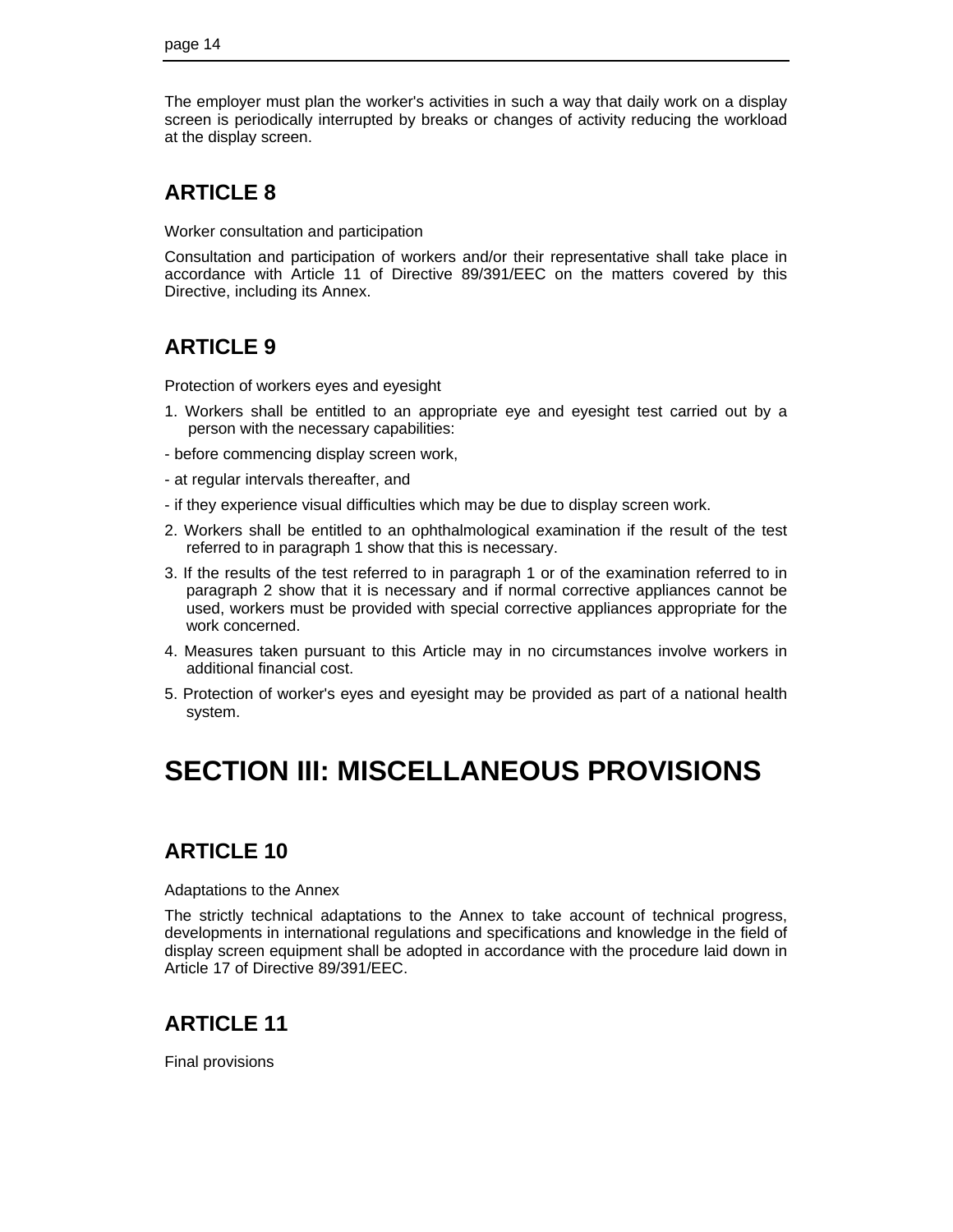1. Member States shall bring into force the laws, regulations and administrative provisions necessary to comply with this Directive by 31 December 1992.

They shall forthwith inform the Commission thereof,

- 2. Member States shall communicate to the Commission the texts of the provisions of national law which they adopt or have already adopted, in the field covered by this Directive.
- 3. Member States shall report to the Commission every four years on the practical implementation of the provisions of this Directive, indicating the points of view of employers and workers.

The Commission shall inform the European Parliament, the Council, the Economic and Social Committee and the Advisory Committee on Safety, Hygiene and Health Protection at Work.

4. The Commission shall submit a report on the implementation of this Directive at regular intervals to the European Parliament, the Council and the Economic and Social Committee, taking into account paragraphs 1, 2 and 3.

#### **ARTICLE 12**

This Directive is addressed to the Member States Done at Brussels 29 May 1990. For the Council The President B. AHERN

\*\*\*\*\*\*\*\*\*\*\*\*\*\*\*\*\*\*\*\*\*\*\*\*\*\*\*\*\*

Footnotes

(1) OJ No C 113, 29, 4? 1988? P.7 and OJ No C 130, 26.5. 1989, P.5

(2) OJ No C 12, 16.1. 1989, P.92 and OJ No C 113, 7.5 1990

(3) OJ No C 318, 12, 12, 1988, P.32

(4) OJ No C 28, 3.2. 1988, P.3

(5) OJ No C 28, 3.2. 1988, P.1.

(6) OJ No L 183, 29? 6. 1989? P.1

(7) OJ No L 185, 9.7. 1974, P.15.

## **Annex**

#### **MINIMUM REQUIREMENTS**

(articles 4 and 5)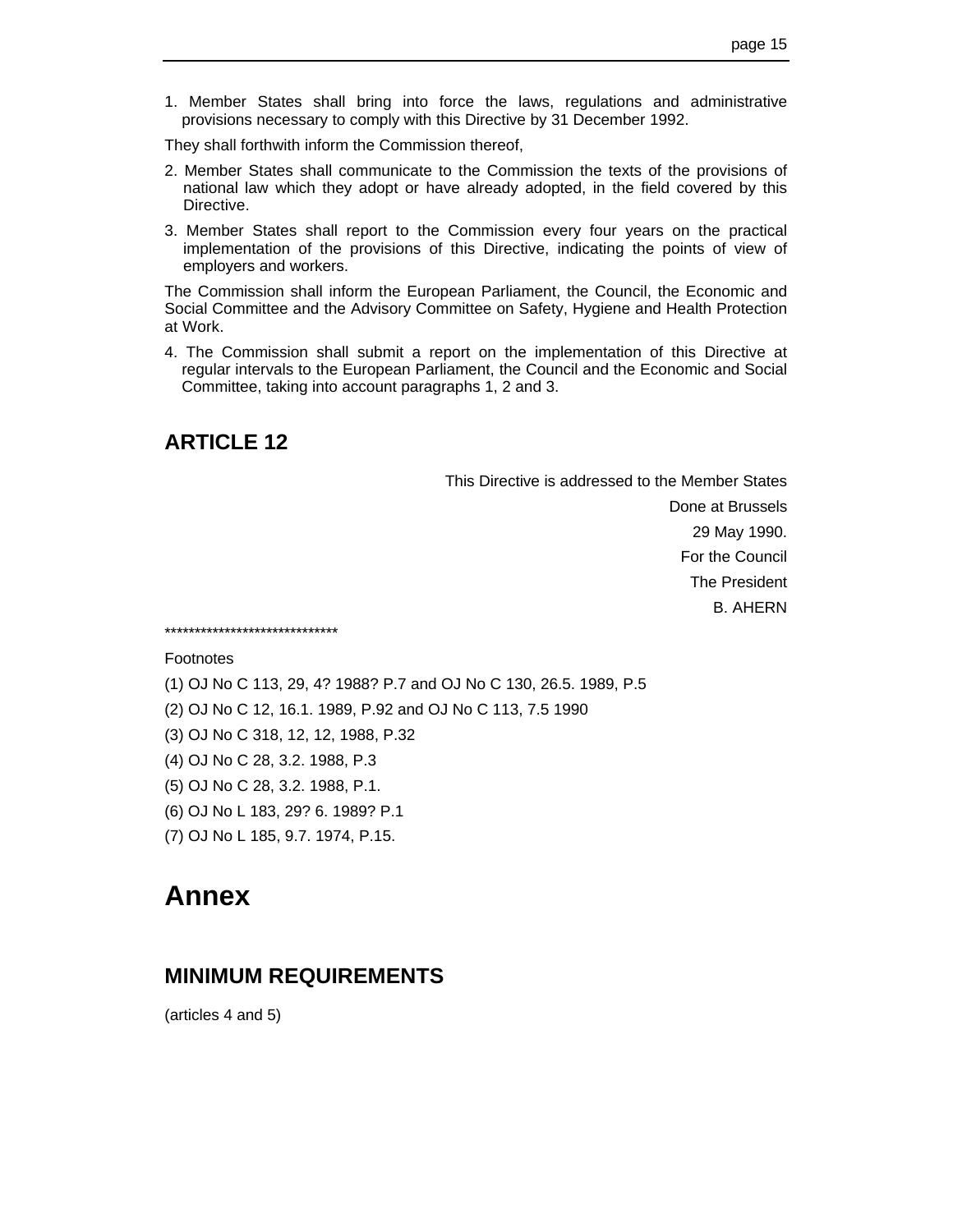### **Preliminary remark**

The obligations laid down in this Annex shall apply in order to achieve the objectives of this Directive and to the extent that, firstly, the components concerned are present at the workstation, and secondly, the inherent requirements or characteristics of the task do not preclude it.

### **1. EQUIPMENT**

a) General comment

The use as such of the equipment must not be a source of risk for workers.

b) Display screen

The characters on the screen shall be well-defined and clearly formed, of adequate spacing between the characters and lines. The image on the screen should be stable, with no flickering or other forms of instability. The brightness and/or contrast between the characters and the background shall be easily adjustable by the operator, and also be easily adjustable to ambient conditions. It shall be possible to use a separate base for the screen or an adjustable table. The screen shall be free of reflective glare and reflections liable to cause discomfort to the user.

#### c) Keyboard

The keyboard shall be tiltable and separate from the screen so as to allow the worker to find a comfortable working position avoiding fatigue in the arms or hands. The space in front of the keyboard shall be sufficient to provide support for the hands and arms of the operator. The keyboard shall have a matt surface to avoid reflective glare. The arrangement of the keyboard and the characteristics of the keys shall be such as to facilitate the use of the keyboard. The symbols on the keys shall be adequately contrasted and legible from the design working position.

#### d) Work deals or work surface

The work desk or work surface shall have a sufficiently large, low-reflectance surface and allow a flexible arrangement of the screen, keyboard, documents and related equipment. The document holder shall be stable and adjustable and shall be positioned so as to minimize the need for uncomfortable head and eye movements. There shall be adequate space for workers to find a comfortable position.

#### e) Work chair

The work chair shall be stable and allow the operator easy freedom of movement and a comfortable position. The seat shall be adjustable in height. The seat back shall be adjustable in both height and tilt. A footrest shall be made available to any one who wishes for one.

### **2. ENVIRONMENT**

#### a) Space requirements

The workstation shall be dimensioned and designed so as to provide sufficient space for the user to change position and vary movements.

#### b) Lighting

Room lighting and/or spot lighting (work lamps) shall ensure satisfactory lighting conditions and an appropriate contrast between the screen and the background environment, taking into account the type of work and the user's vision requirements. Possible disturbing glare and reflections on the screen or other equipment shall be